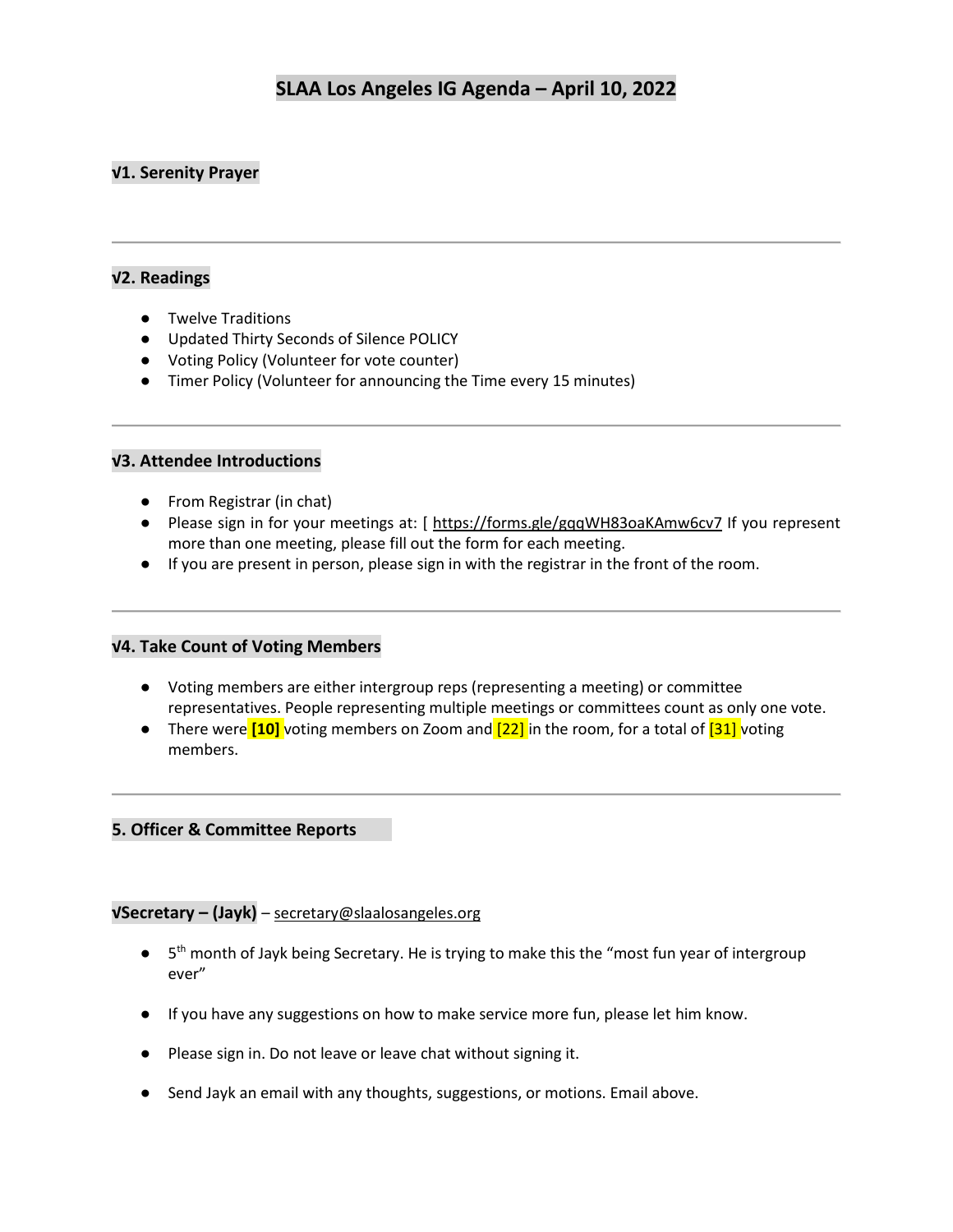## **√Record Keeper – (Danny)**

● Minutes from last month were approved.

*See last month's minutes in Google Drive Intergroup folder:* 

## **√Treasurer (Anonymous)**

- Our total income for March is \$6,872.31
- Total expenses YTD is \$6,749.73
- Total cash in bank is \$21,602.25
- We received \$482.75 for FWS it was PAID in April
- H&I new total \$1,870.21
- LA Retreats, after paying Serra Retreat Center and all refunds, has balance of \$3,051
- Prudent reserve \$15,000
- Intergroup cash balances is \$1,198.29
- Note: we are several thousand dollars lower in donations compared to this time last year.
- Full Report: <https://bit.ly/3xfZ8yq>

## **√Bottom Line Editor – (Eoin Thomas)**

- For next month, please email **bottomline@slaalosangles.org** if you would like to submit something for the Bottom Line. Please submit your experience with step 5
- You can pick up 10 Bottom Lines person.
- There are also virtual Bottom Lines on our website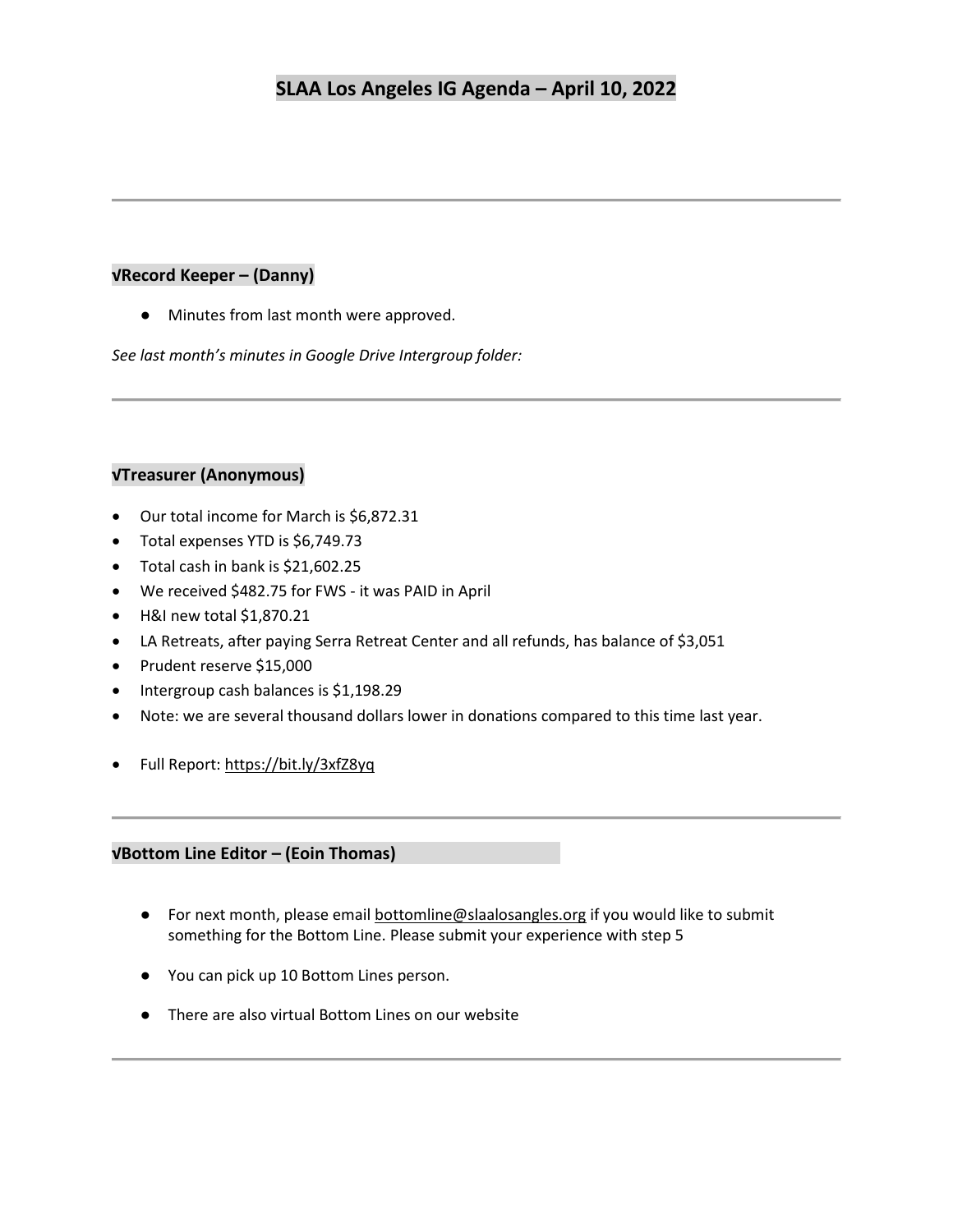## **√Meeting Registrar – (Michael)**

- If you have any changes to meetings, please email [registrar@slaalosangeles.org](mailto:registrar@slaalosangeles.org)
- Please sign up in person, sign in online in the chat
- 31 In person meetings, plus intergroup for 32
- A lot of newcomer inquiry emails
- A lot of newcomers think they need to pre-register to come to meetings
- Added 2 meetings to the spreadsheet last month

#### **Virtual Meeting Registrar – (Kelsey)**

- If you have any changes, please email [virtualmeetings@slaalosangeles.org](mailto:virtualmeetings@slaalosangeles.org) or fill out the form online.
- We had 3 new meetings added. 6 meetings were updated.
- Whoever oversees the online form, please get in contact with Kelsey
	- There is nowhere on the current form to cancel a meeting.
	- One question: Has there been any attempt to verify that all of the meetings are still active?
		- Kelsey is going to send an email to all meetings to confirm if they are still running or not.
- Jayk asked that Kelsey include a note to mention that meetings update passwords

## **√ Phone Line – (Sarah S.)**

- 11 people that called in.
- Everyone was called back and left messages.

### **√Literature – (Claire)**

- Sold just shy of 300 dollars of literature last month
- Sales are still slow pre-pandemic and quarantine
- Please order literature online (pre-order literature form) you can click everything you want, and then you can pick it up at the next in-person intergroup
- You do not need to be a representative to pick up literature
- Venmo, Paypal, and Cash are accepted
- If you prepay, please take a screenshot of your receipt
- Questions regarding free material that is on the SLAA FWS website
	- Anyone can find the free literature on that website
- Question: Has FWS indicated that anymore literature will be available electronically?
	- On SLAA FWS, there are a lot of digital pieces of literature. Slaafws.org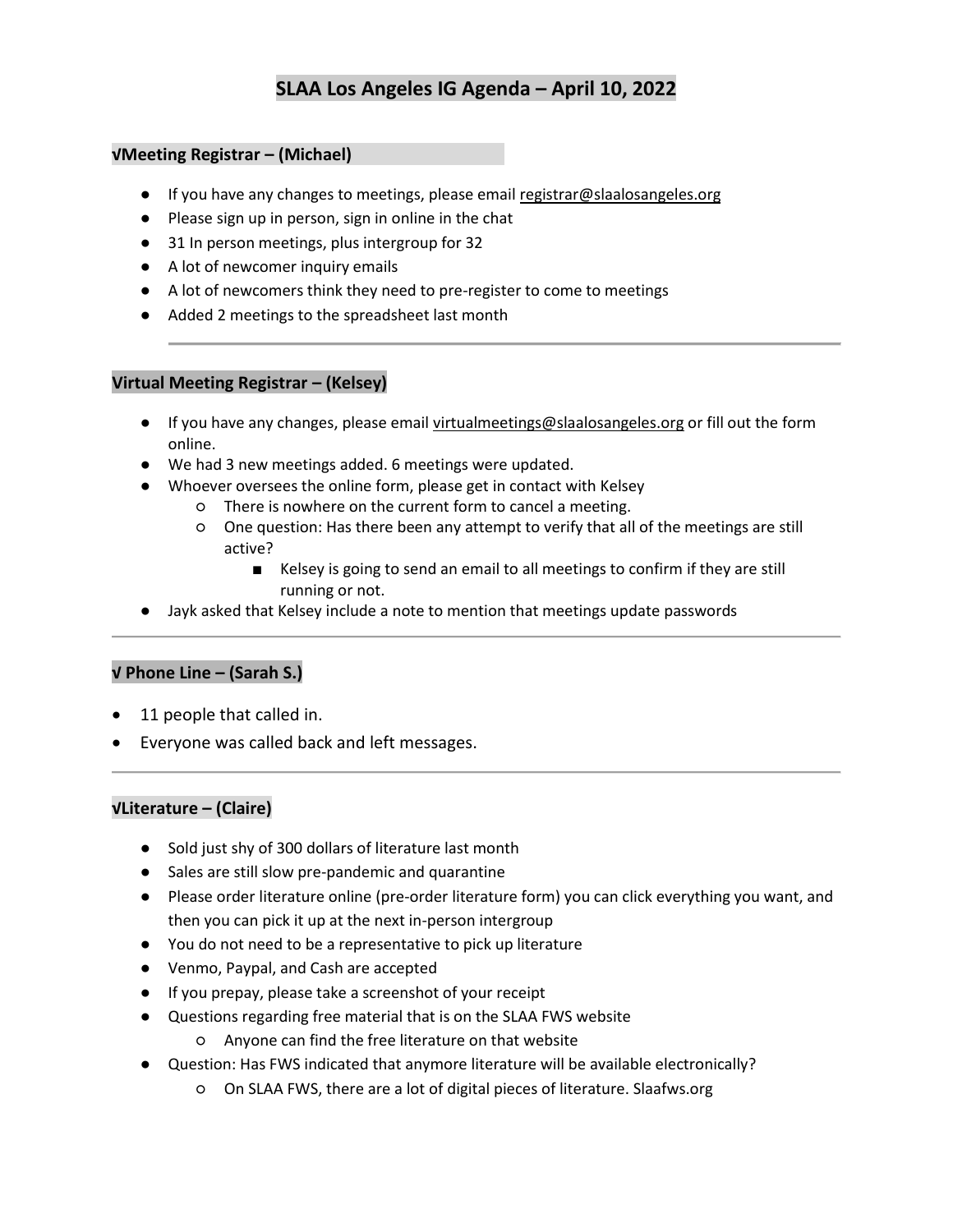## **√ Journal Rep – Mona**

Journal Flyer:

- Journal is the SLAA magazine. Shares and stories shared via literature. Written by fellows.
- Flyer was posted in chat and also in person here at intergroup.
- You can now get PDF journals (and past journals) for free on slaafws.org
- Some older copies have been brought here in person for pick up
- What is anorexia withdrawal in your experience/ What tools of have you used. Have until May 15<sup>th</sup> to respond to that.
- Submit at slaafws.org/thejournal
- Full Report:<https://bit.ly/3JrNVgP>

## **√ Webmaster – (Dave G.)**

- Reiterated finding SLAA Journals of the past online
- Just under 7900 visits to our website
- Average time on was double than it was last month
- 74% were new visitors
- Most found site through Google Search
- 55 Countries visited our website
- ASL announcement will be posted online
- Still trying to figure out how to add out a map to the meeting locations.

### **√Workshops & Retreats – (Sean)**

- Workshop Poster:<https://bit.ly/3DXw14i>
- Stepping Into Recovery, Focus on Step 1,2 and 3
- It will be the last Zoom workshop
- Space has been reserved for the next two workshops
	- Saturday May 21st, from 1:00 to 4:00pm on Zoom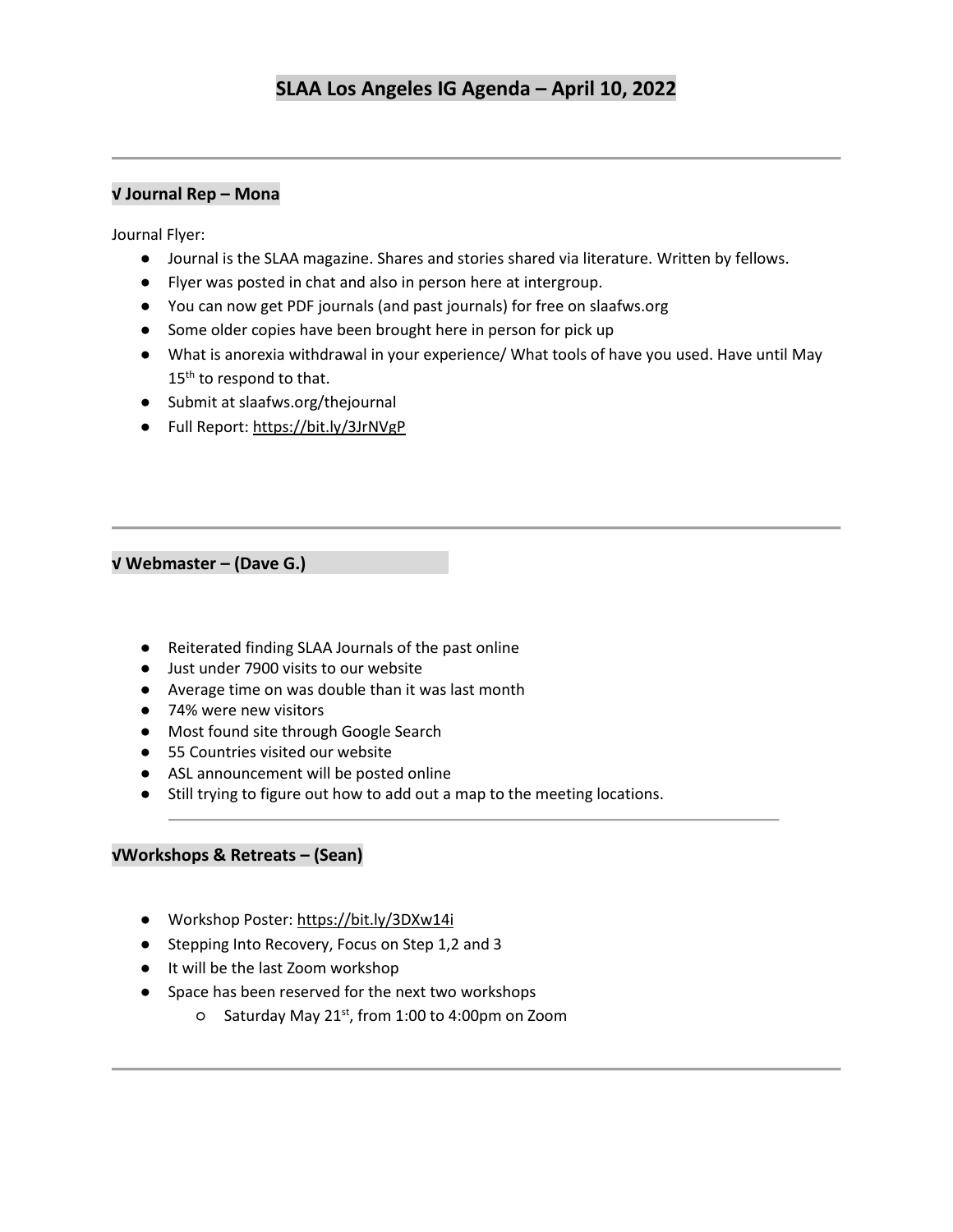## **√H&I Committee – (Rachel W)**

- Please reference the report
- Exploring new ways of communicating among members
- Rachel will be attending a meeting regarding prison outreach
- $\bullet$  Share center has requested a panel for April 30<sup>th</sup> on Zoom.
- Zoom Meeting: SLAA H&I Committee
	- Every month on the 2nd Sunday after Intergroup
	- Zoom Meeting: https://us02web.zoom.us/j/87972190670?pwd=aVgyUHpGZGFOSEdKN091aWQrRkJQZz 09
- Meeting ID: 879 7219 0670
- Passcode: Service
- Full Report:<https://bit.ly/35XUBFG>

## **√ Speaker List Keeper – (Alex)**

- 2 People reached out to be added the list
- 2 Speaker Seekers
- Please send an email t[o spearkerslist@slaalosangeles.org](mailto:spearkerslist@slaalosangeles.org) if you want to be added or want the list

## **Literature Copier – (Open)**

### **Audio Library Committee – (Kye)**

- Audio Library Link: [HTTPS://TINYURL.COM/AUDIOLASLAA](https://tinyurl.com/AUDIOLASLAA) (instructions on how to submit)
- Website[: https://www.slaalosangeles.org/audio.](https://www.slaalosangeles.org/audio) Currently 15 leads available for anyone to listen to. Basic text on audio online as well.
- Please contact the Audio Committee if you would like to get your share up on the website.
- To contact audio library committee, emai[l audio@slaalosangeles.org](mailto:audio@slaalosangeles.org)

### **√ ABM Delegates – ( Jayk, Rachel, Gil and Robin, Claire (alternate), Sarah (alternate)**

- ABM is coming up in August. Meeting of entirety of SLAA
- Some interesting things we are voting on
	- Plain English 12 Steps literature being voted on
	- New editions on basic text also being voted on
- Also SLAA is just finishing a 12 x 12 x 12 "Framework for Living" that will also be voting on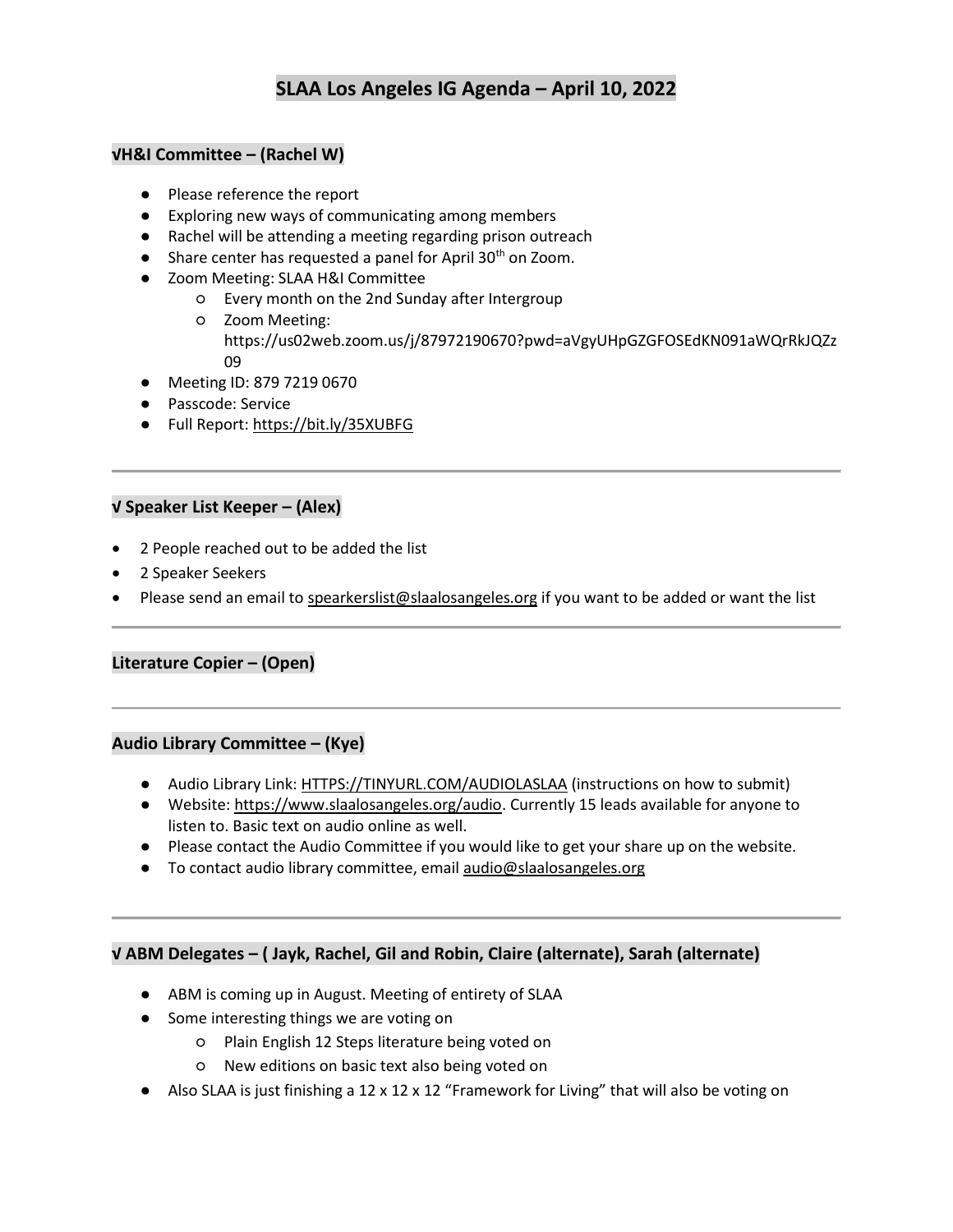- Delegates will be holding a townhall on Zoom, Time TBD, to get the LA fellowship's thoughts on these items.
- Tell members in your groups to keep their eyes peeled for updates to this meeting time.

#### **FWS Conference Committees**:

#### **Literature Committee Conduit – Alex H**

- Was not able to attend the meeting this month
- However, there were several documents that were accepting feedback, but now are not accepting feedback.
	- Hopefully means they will be voted on soon

#### **Sponsorship Committee Conduit- Clark**

- Working on "Strengthening Sobriety Through Sponsorship" Looking for feedback
- Posted links to the chat on Zoom.
	- Please feel free to share

#### **Steps, Traditions, & Concepts Conduit- Noah**

- Missed last meeting, however, notes were obtained
- Reviewed concepts for framework of living and are reviewing more literature next week.
- Dave G. will be sharing another document in April.
- 4 th Sunday of Month, at 2pm PCT, are the meetings. Please talk to Jayk or Noah if you would like the meeting info.

#### **Translation Committee Conduit- Joe**

- One of our members was sick with Covid, but meeting was postponed.
- Last month highlights, Spanish sub-committee will now be starting stories.
- SLAA basic text has been translated to Spanish.
- Decision was made on publication and copyright.

## **Diversity Committee Conduit – Erin**

• No report this month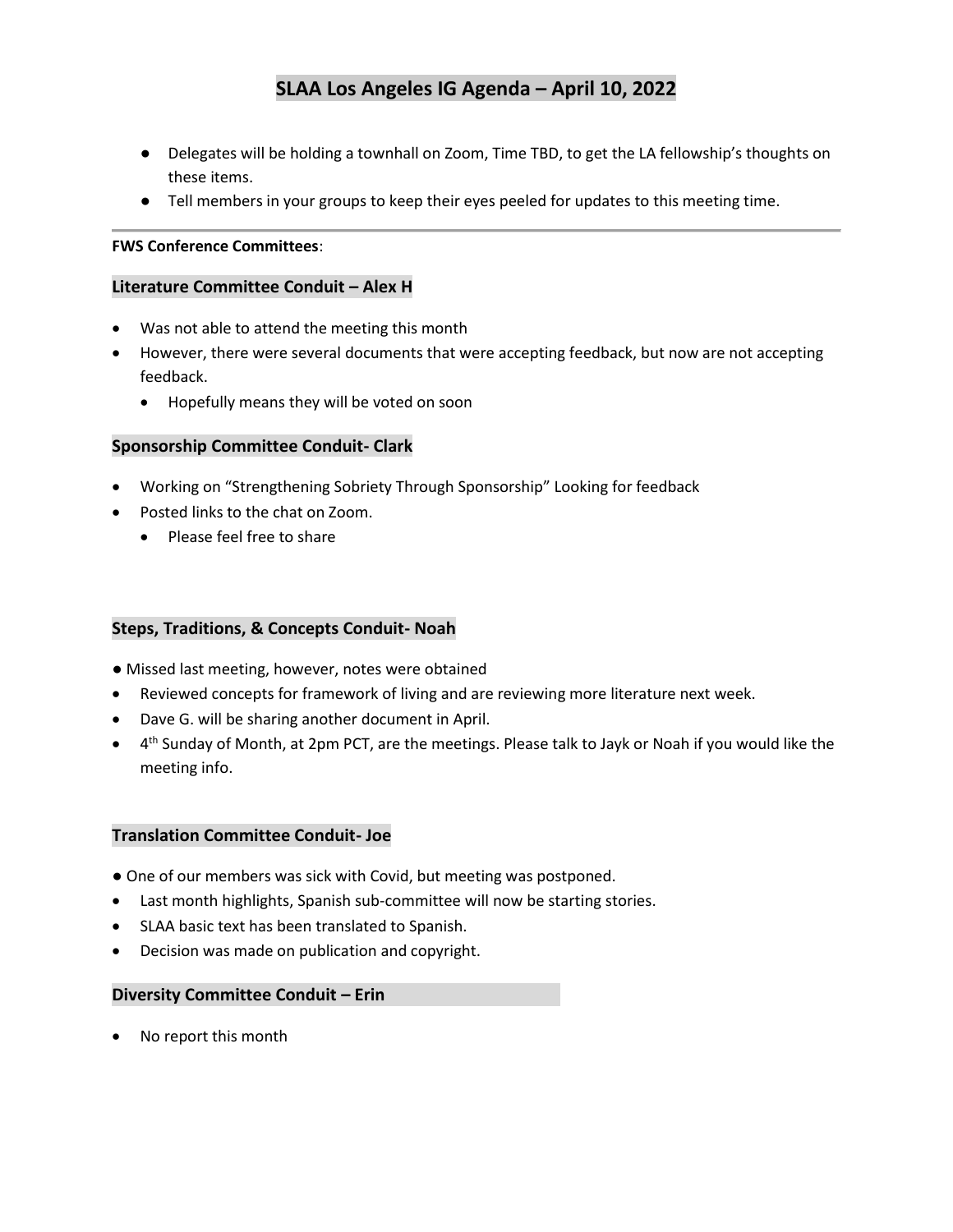## **SLAA Los Angeles, Inc. Board of Trustees – (Mona, chair)**

• No new update

## **SLAA FWS Board of Trustees (If Rep Present… Christina M or other)**

● No Report/Update

## **6. Old Business**

- *Create an ASL Access Fund*
	- *Starts with 0 balance as there is no existing fund*
	- *Controlled and administered by intergroup. Most likely run by the treasurer*
	- *Anyone in SLAA can contribute to the fund. Money going into the fund would be used for meetings requesting an interpreter for meetings.*
- Question 1: It seems a little backwards to vote something through for one meeting, and then to develop a fund the month after. (Question stopped because it did not pertain to the questions section.
- Question 2: Fellow not sure they follow the motion. Would we pass basket at intergroup or at meetings?
	- Answer: Intergroup would start fund, and anyone or any meeting can request the money for an ASL interpreter.
	- Answer Pt. 2: The idea would be that meetings would make an announcement for donating to the fund separate from the general meeting funding OR meetings can decide to use some of their overall donations to put towards this fund. Intergroup represents would mention this to the meeting. Believes it would take 2 to 6 months for funding.
- Question 3: On previous donation forms, there are checkmarks that you can denote where some of your money can go to. Does the motion maker believe this is plausible/what they had in mind?
	- Answer: (From Jayk) Yes this is what would most likely happen at Intergroup. If H&I has own meeting and budget, then ASL committee can have one too.
- Question 4: I am unclear on how funds will be managed. Meetings will decide how to collect funds. Does all that money go back into intergroup or does any stay with meeting.
	- Answer: Meetings would donate specific ASL money to intergroup, and then the money will be dealt with from there.
- Question 5: If our meeting has a basket for ASL already. Does that basket money go to the ASL fund, or for the Silverlake meeting?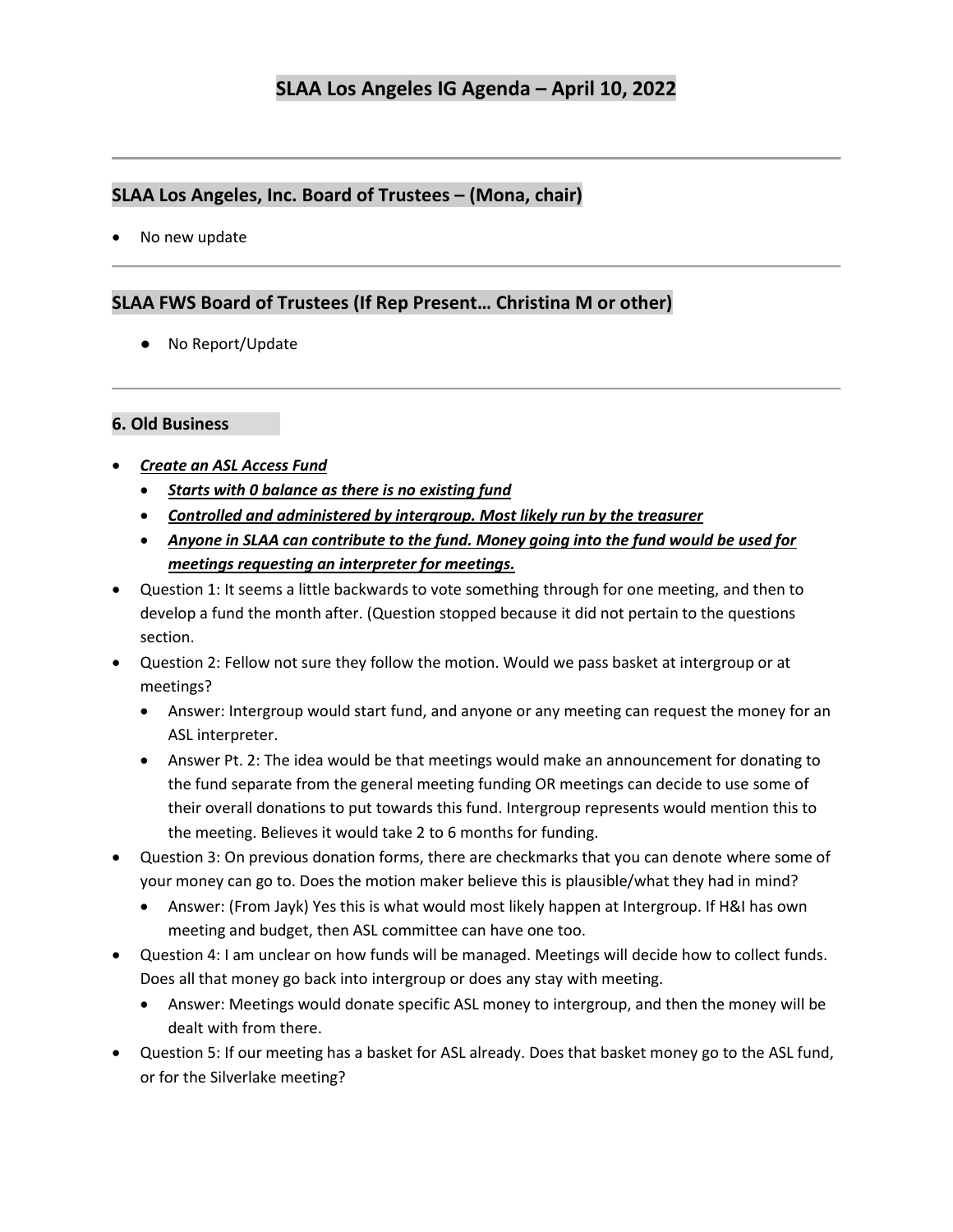- Answer: That stays in Silverlake. The way those funds were to be delegated were already voted on.
- Questions 6: Is the intent of the motion to collect money to specifically provide funds towards providing ASL services?
	- Answer: Yes. Funds donated to the ASL Fund would be used for the ASL fund only.
- Question 7: Is there a process for applying to the funds yet? Is there a process laid out?
	- Answer: There is not one yet. (Point made by Jayk that there should be a framework in place before we vote this through) (Another point made by motion maker that the decisions for dispersal would be by treasurer and CFO)
- Question 8: Intergroup can specify funds to ASL in person, but is there going to be an option online as well?
	- Answer: For Venmo and PayPal donations, please just write in "For ASL Fund"
- Question 9: Is there a precedent for this?
	- Answer: It has been done in other fellowships before. In Portland AA, there is a fund just like this one.
- Question 10: Once we give the money from the ASL Fund to the meeting, is there any sort of accountability on what they do with it/oversight with what they do with it?
	- Answer: Trusted Servants/Fellows would be the answer. There is no oversight other than this.
- Question 11: If there are two meetings requesting the money, but we only have enough for one, what happens?
	- Answer: Order of Operations. First come first serve. (Motion maker looking for feedback) Most likely the CFO and treasurer would make the final decision on this.
- Question 12: Because it sounds like there is another fellowship with a similar model, can we just reach out to them and ask how they do it?
	- Answer: Possibly, but that would require withdrawing the motion and doing more research. (Motion maker thinks it is still good to be voted on today)
- Question 13: There doesn't seem to be a connection between precedent and what is being proposed?
	- Answer: Clarified on color cans and different donations.

### **Pros/Cons**

Pros:

- 1) Highly supportive, not like the comparison that someone made to Spanish speakers earlier. 2)
- 2) "I don't know what it is like to not hear" There are people that cannot hear, and by saying yes to this, we are providing those services to those who need this in their recovery.
- 3) This is simply a motion, and it is a great idea. It provides great access.

Cons:

1) The idea of their being a checkbox along H&I and Fellowship-wide Services, they are not three of the same things. How can we serve and reach the most people in need, and is ASL in more need